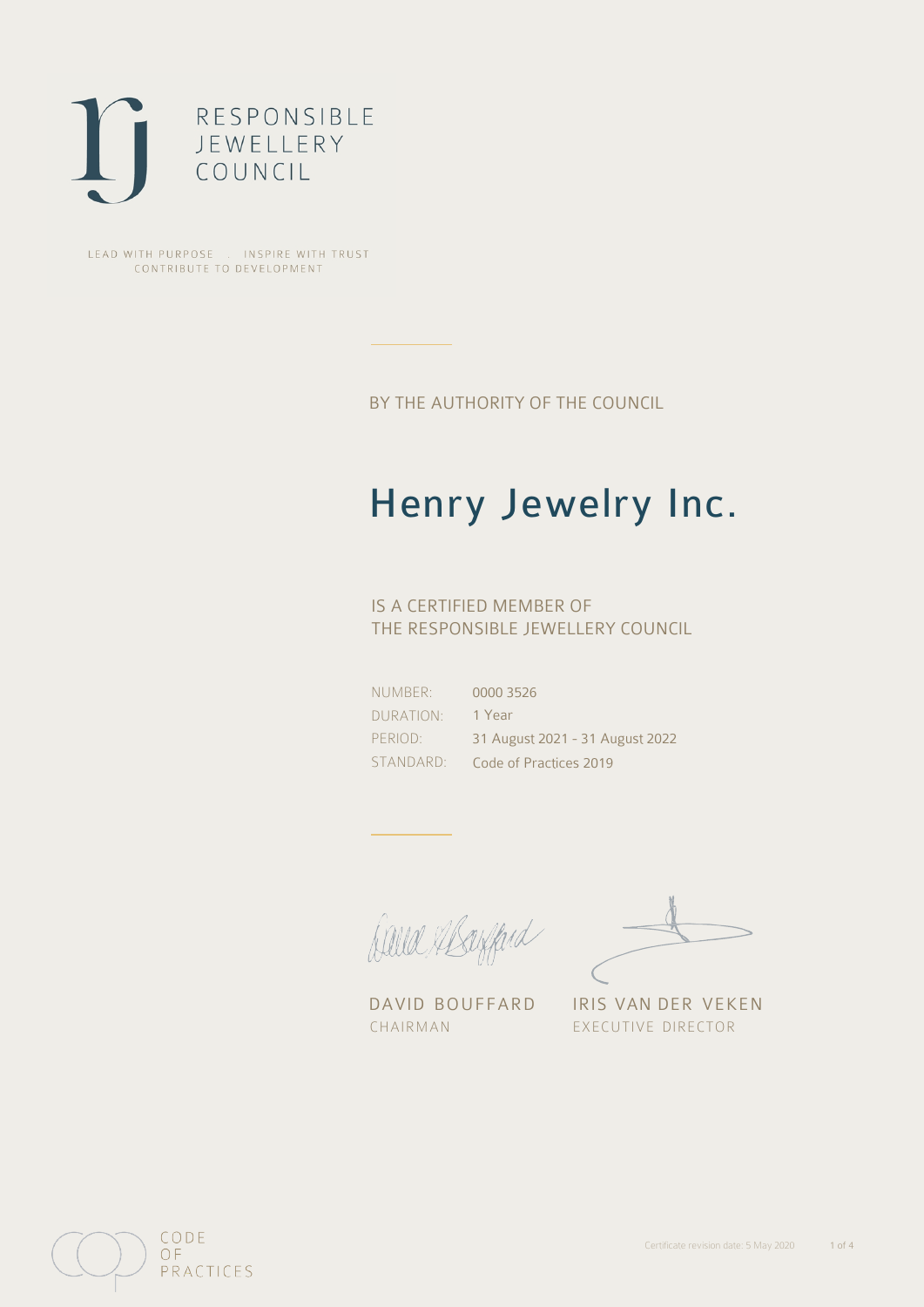

## **CERTIFICATION OVERVIEW**

| <b>MEMBERSHIP</b><br><b>FORUM</b>      | Jewellery and Watch Manufacturer and/or Wholesaler                                                                                                                                                                                                                                                                                                                                                                                                       |
|----------------------------------------|----------------------------------------------------------------------------------------------------------------------------------------------------------------------------------------------------------------------------------------------------------------------------------------------------------------------------------------------------------------------------------------------------------------------------------------------------------|
| <b>AUDIT</b><br><b>DATE</b>            | 05 January 2021                                                                                                                                                                                                                                                                                                                                                                                                                                          |
| <b>AUDIT</b><br><b>TYPE</b>            | Re-certification                                                                                                                                                                                                                                                                                                                                                                                                                                         |
| APPLICABLE<br><b>STANDARD</b>          | Code of Practices 2019                                                                                                                                                                                                                                                                                                                                                                                                                                   |
| <b>ACCREDITED</b><br><b>AUDIT FIRM</b> | <b>SGS United Kingdom Limited</b>                                                                                                                                                                                                                                                                                                                                                                                                                        |
| <b>APPLICABLE</b><br><b>PROVISIONS</b> | 1. General requirements: 1-4, except 3.2<br>2. Responsible supply chains, human rights and due<br>diligence: 5-14, except 7.3, 8, 9, 11.3, 13.2-4, 14.3<br>3. Labour rights and working conditions: 15-22, except 19.3,<br>21.3<br>4. Health, Safety and Environment: 23-27, except 23.6, 23.10, 27.4<br>5. Gold, Silver, PGM, diamond and coloured gemstone<br>products: 28-30, except 28.2b, e-g, j, 29.2, 30<br>6. Responsible mining: Not Applicable |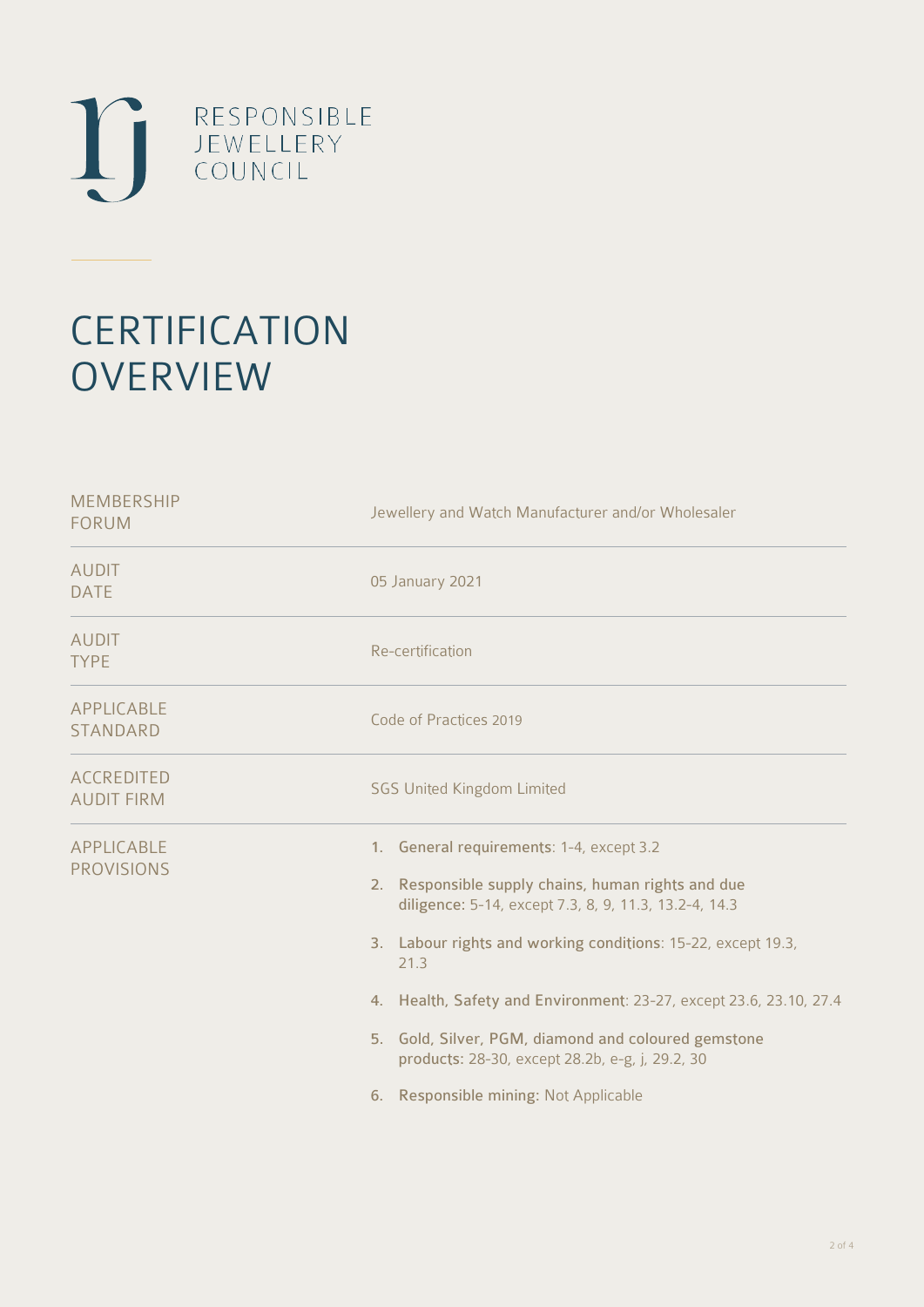| <b>PROVENANCE</b><br><b>CLAIMS</b>         | Henry Jewelry Inc sources gold, silver and diamonds in compliance<br>with the Signet Responsible Sourcing Protocol.                                                                                                                                                                                     |
|--------------------------------------------|---------------------------------------------------------------------------------------------------------------------------------------------------------------------------------------------------------------------------------------------------------------------------------------------------------|
| <b>AUDITOR STATEMENT OF</b><br>CONFORMANCE | Based on the scope and findings of the certification audit, the member<br>has demonstrated a conformance level consistent with a:                                                                                                                                                                       |
|                                            | 1 Year Certification                                                                                                                                                                                                                                                                                    |
| <b>NEXT AUDIT TYPE</b>                     | MID-TERM REVIEW (within 12-24 months):                                                                                                                                                                                                                                                                  |
|                                            | A. Mid-term review NOT required due to:                                                                                                                                                                                                                                                                 |
|                                            | No anticipated changes to the certification scope during the<br>certification period                                                                                                                                                                                                                    |
|                                            | <25 full time equivalent personnel                                                                                                                                                                                                                                                                      |
|                                            | Low risk of non-conformances due to management controls                                                                                                                                                                                                                                                 |
|                                            | Existence of parallel audits for schemes recognised by RJC                                                                                                                                                                                                                                              |
|                                            | Existence of rigorous internal audit programs                                                                                                                                                                                                                                                           |
|                                            | Strong internal controls ensuring effective review and closure<br>of corrective actions for non-conformances                                                                                                                                                                                            |
|                                            |                                                                                                                                                                                                                                                                                                         |
|                                            | B. Mid-term review (desktop only) required due to:                                                                                                                                                                                                                                                      |
|                                            | No impact on conformance levels from any changes to the<br>certification scope                                                                                                                                                                                                                          |
|                                            | 2 or less minor non-conformances with critical provisions or 4<br>or less minor non-conformances in general identified by the<br>audit (not covered by parallel audits for schemes identified as<br>equivalent to RJC's) for an individual member in the mining<br>sector or a non-mining sector member |
|                                            | Possibility of remote verification of actions                                                                                                                                                                                                                                                           |
|                                            | No risk to critical provisions                                                                                                                                                                                                                                                                          |